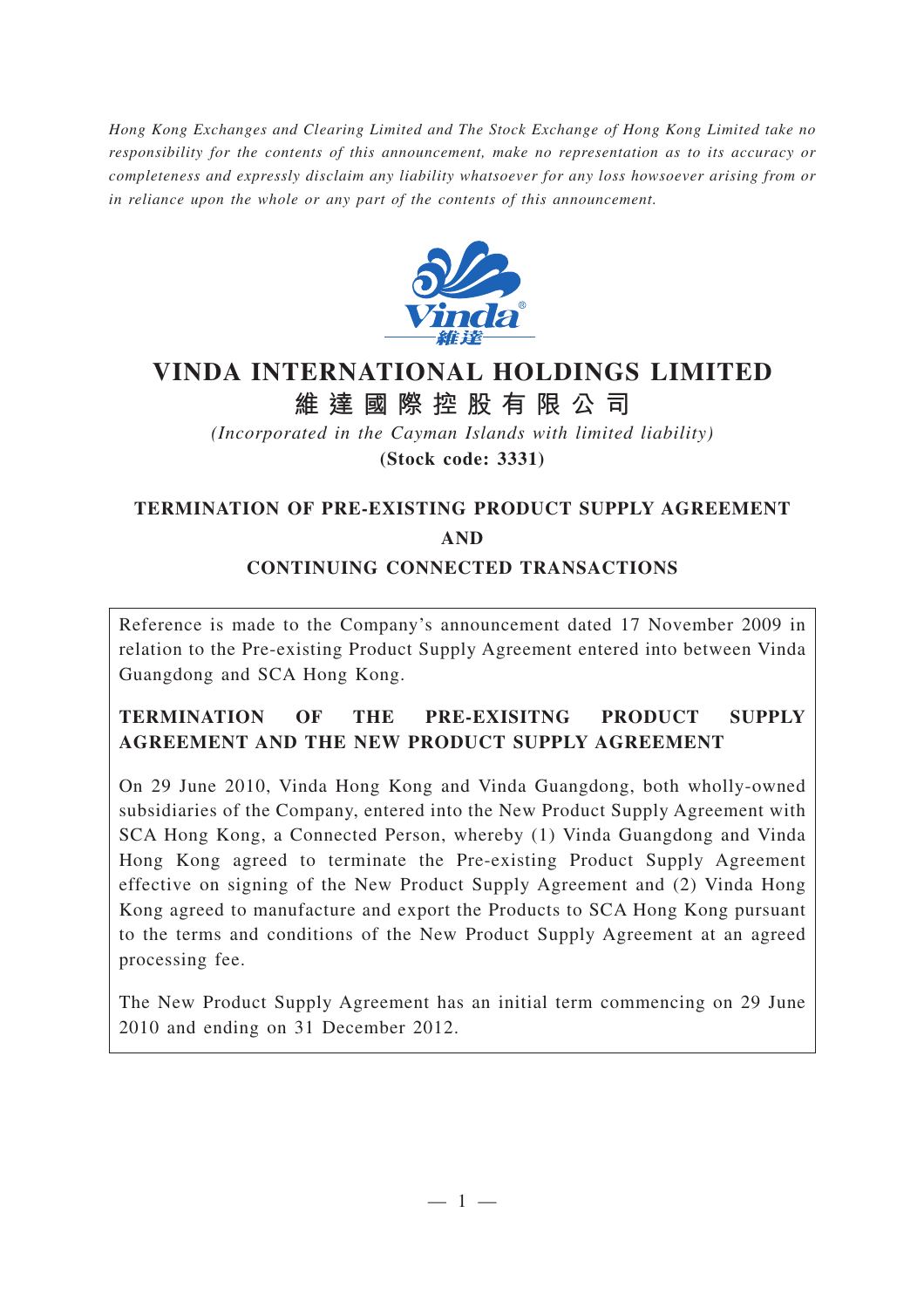The transactions under the New Product Supply Agreement are of a continuing nature and will constitute continuing connected transactions under Chapter 14A of the Listing Rules. Since each of the applicable percentage ratios with reference to each of the Annual Caps for the New Product Supply Agreement is more than 0.1% but less than 5%, the continuing connected transactions under the New Product Supply Agreement are subject to reporting and announcement requirements under Rules 14A.45 to 14A.47 of the Listing Rules but exempt from the independent Shareholders' approval requirement under Rule 14A.34 of the Listing Rules. Details of the continuing connected transactions under the New Product Supply Agreement will be disclosed in the Company's next published annual reports in compliance with the requirements under the Listing Rules.

Reference is made to the Company's announcement dated 17 November 2009 in relation to the Pre-existing Product Supply Agreement entered into between Vinda Guangdong and SCA Hong Kong. Pursuant to the terms and conditions of the Pre-exisiting Product Supply Agreement, Vinda Guangdong agreed to manufacture and sell the Products to SCA Hong Kong at an agreed processing fee.

## **TERMINATION OF THE PRE-EXISITNG PRODUCT SUPPLY AGREEMENT**

On 29 June 2010, SCA Hong Kong, Vinda Hong Kong and Vinda Guangdong entered into the New Product Supply Agreement under which SCA Hong Kong and Vinda Guangdong agreed to terminate the Pre-existing Product Supply Agreement effective on the signing of the New Product Supply Agreement.

#### **THE NEW PRODUCT SUPPLY AGREEMENT**

#### *Date*

29 June 2010

#### *Parties*

- 1. SCA Hong Kong (on behalf of itself and its Associates), as purchaser. SCA Hong Kong is a wholly-owned subsidiary of SCA. SCA is a substantial shareholder of the Company and a Connected Person;
- 2. Vinda Hong Kong, as supplier; and
- 3. Vinda Guangdong.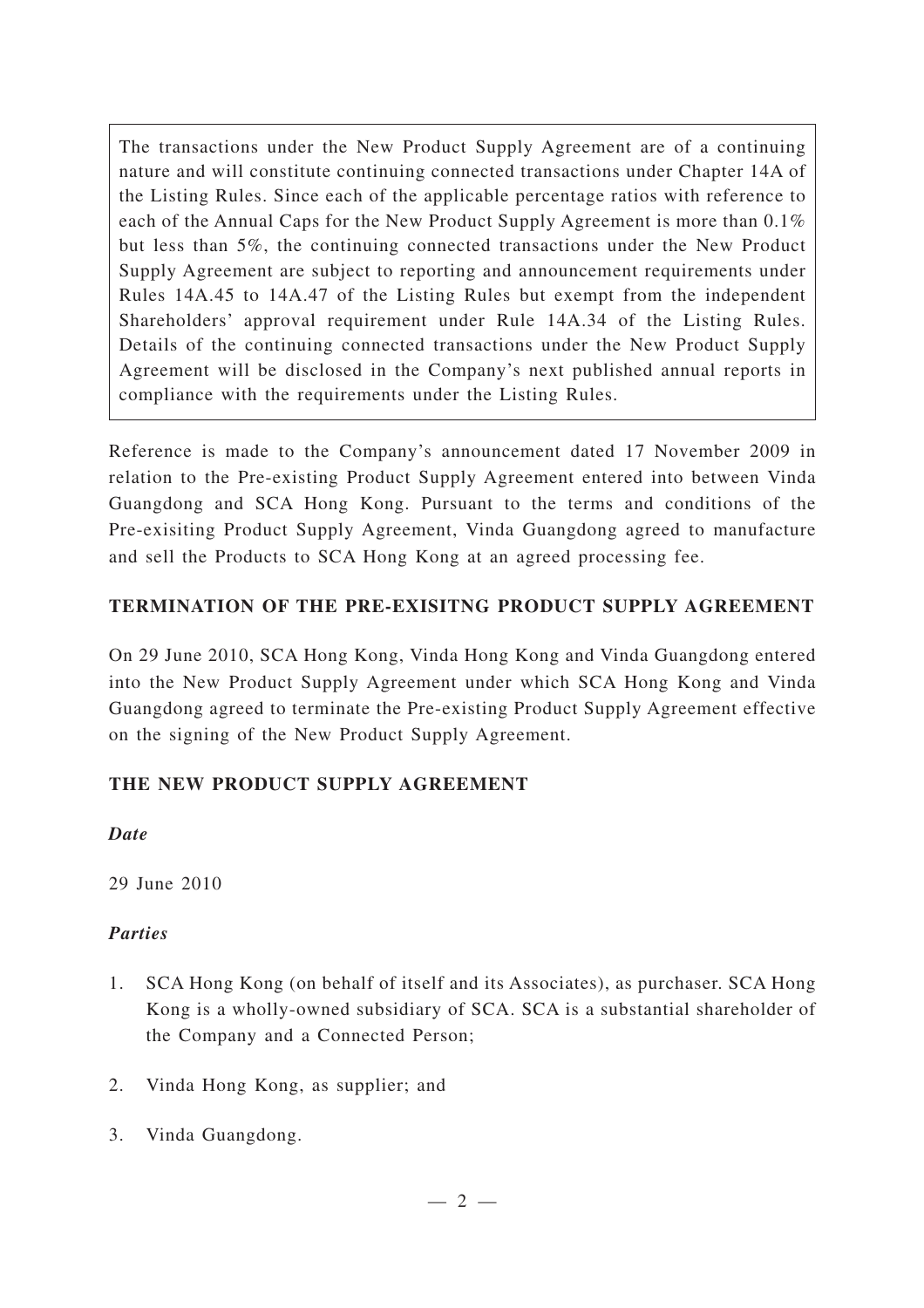#### *Term*

The New Product Supply Agreement has an initial term commencing on 29 June 2010 and ending on 31 December 2012.

#### *Service to be provided by Vinda Hong Kong*

Pursuant to the provisions of the New Product Supply Agreement, Vinda Hong Kong has agreed to manufacture the Products by way of processing trade. The raw and auxiliary materials, packaging materials and machinery will be provided and imported (to the PRC) by SCA Hong Kong. Vinda Hong Kong will manufacture the Products and export the finished Products to SCA Hong Kong, who will be responsible for the sale of the finished Products. SCA Hong Kong will bear the costs for transportation, customs clearance and insurance in relation to the delivery of the Products.

Under the New Product Supply Agreement, Vinda Hong Kong has the right to sub-contract its rights and obligations thereunder to its Associates at any time and notice shall be given to SCA Hong Kong as soon as practicable.

## *Processing fees to be paid by SCA Hong Kong*

The quantity of the Products to be manufactured by Vinda Hong Kong and the processing fees to be paid by SCA Hong Kong under the New Product Supply Agreement will depend on the actual purchase order to be placed by SCA Hong Kong from time to time. The agreed processing fee for each box of Products payable by SCA Hong Kong is approximately US\$2.8 and each box of Products weights approximately 6.5 kilograms (which is equivalent to 0.0065 tonne). The minimum quantity of Products committed by SCA under the New Product Supply Agreement was 85 tonnes per calendar month. Nevertheless, it was estimated by the Company that the quantity of Products to be sold by Vinda Hong Kong and exported to SCA Hong Kong in years 2010, 2011 and 2012 will be 3,000 tonnes, 5,000 tonnes and 6,000 tonnes respectively.

The processing fee will be paid in accordance to the mode set out on the invoice which will be issued by Vinda Hong Kong to SCA Hong Kong from time to time.

The terms of the New Product Supply Agreement and the processing fee are negotiated between Vinda Hong Kong and SCA Hong Kong on an arm's length basis and on normal commercial terms, comparable to the prevailing market rates or at rates similar to those offered by SCA or the Company (as the case may be) to Independent Third Parties.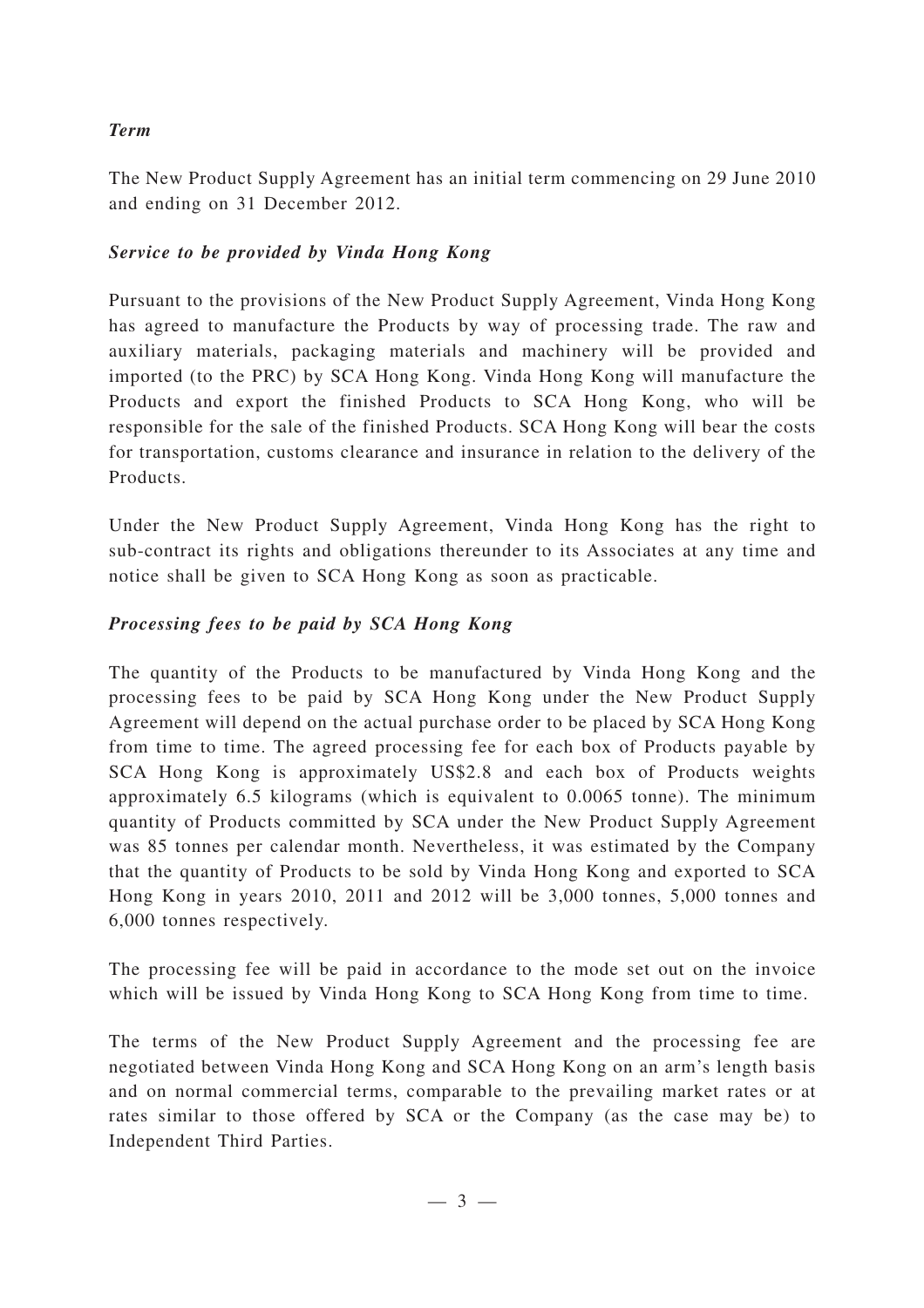#### **ANNUAL CAPS**

The Annual Caps under the New Product Supply Agreement are as follows:

|                              | <b>Annual Cap for</b><br>the period from<br>29 June 2010 to<br>31 December 2010 | Annual Cap for the year ending<br>31 December |                |
|------------------------------|---------------------------------------------------------------------------------|-----------------------------------------------|----------------|
|                              |                                                                                 | 2011                                          | 2012           |
| Processing fees under the    |                                                                                 |                                               |                |
| New Product Supply Agreement | HK\$8,000,000                                                                   | HK\$13,500,000                                | HK\$16,000,000 |

In determining the Annual Caps for the transactions contemplated under the New Product Supply Agreement, the following principal factors have been taken into consideration:

- (a) the estimated quantity of Products to be manufactured by Vinda Hong Kong and exported to SCA Hong Kong;
- (b) indications received from the SCA Group; and
- (c) the production capacity of the Group.

The Directors, including the independent non-executive Directors but excluding Mr. Chiu Bun and Mr. Johann Christoph Michalski, non-executive Directors, who had elected to abstain from voting, consider that the terms of the New Product Supply Agreement and the Annual Caps are on normal commercial terms, fair and reasonable and in the interests of the Company and the Shareholders as a whole.

## **REASONS FOR AND BENEFITS OF TERMINATING THE PRE-EXISTING PRODUCT SUPPLY AGREEMENT AND ENTERING INTO THE NEW PRODUCT SUPPLY AGREEMENT**

The terms and conditions of the New Product Supply Agreement remain substantially unchanged as compared with those in the Pre-existing Product Supply Agreement. The processing fee per box has increased from approximately US\$2 to approximately US\$2.8 in the New Product Supply Agreement but the overall profitability to be brought to the Group remains unchanged. The Group and SCA Hong Kong have mutually agreed to terminate the Pre-existing Product Supply Agreement and enter into the New Product Supply Agreement due to commercial considerations.

SCA is a global consumer goods and paper company which develops, produces and markets personal care products, tissue paper, packaging solutions, publication papers and solid-wood products in more than 70 countries. Mr. Chiu Bun, a non-executive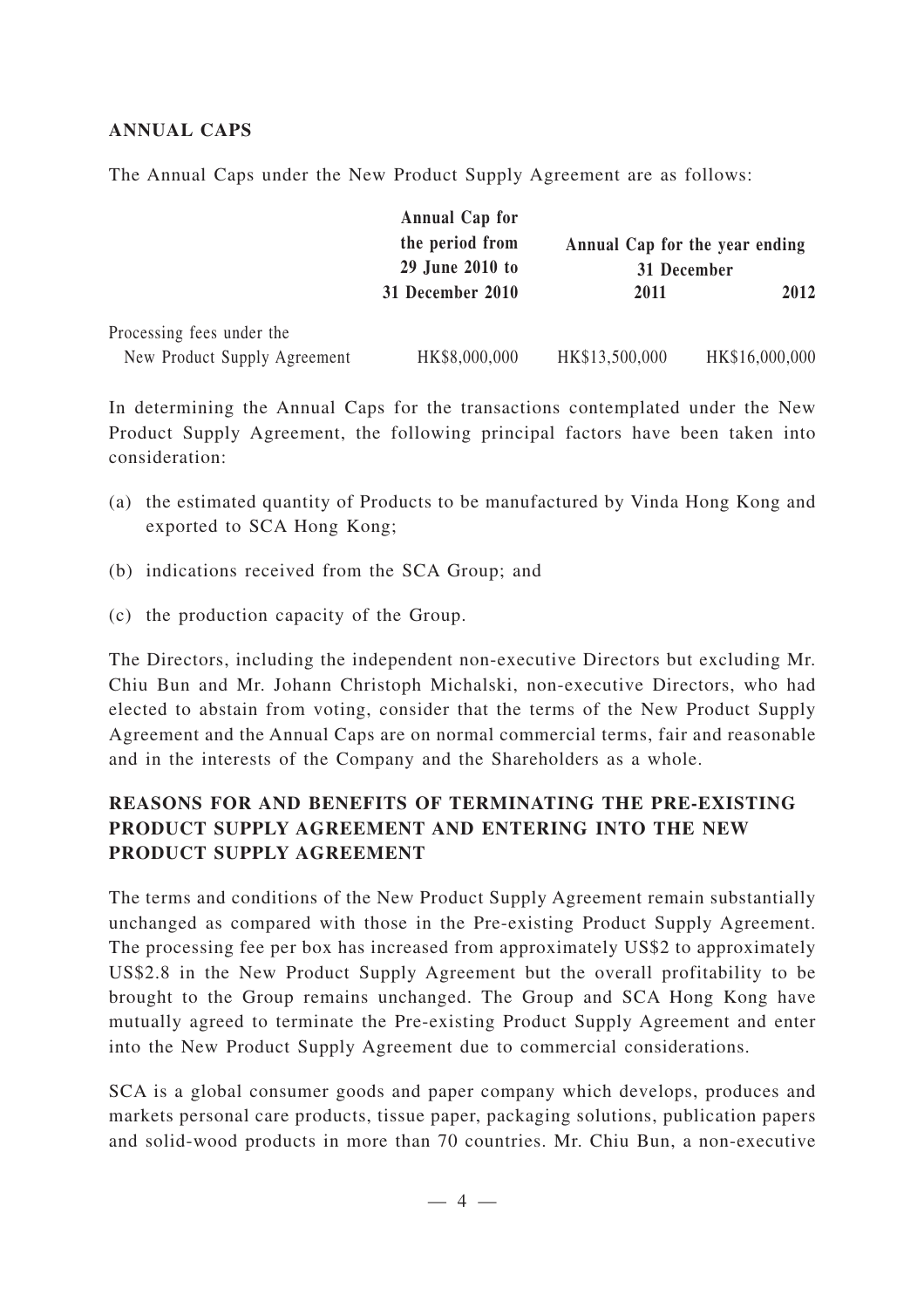Director, disclosed his interest in the meeting of the board of Directors approving the New Product Supply Agreement and the transactions contemplated thereunder in accordance with the articles of association of the Company in that he was also the general manager of Shanghai Minghang SCA Packaging Co. Ltd. and gave general notice that he was to be regarded as interested in any transaction with any subsidiary or associated company of SCA. Mr. Johann Christoph Michalski, a non-executive Director, did not attend the meeting approving the New Product Supply Agreement and the transactions contemplated thereunder in accordance with the articles of association of the Company. Mr Michalski is also the president of SCA Asia Pacific and had given general notice that he was to be regarded as interested in any transaction with any subsidiary or associated company of SCA prior to the meeting. Mr. Chiu Bun had elected to abstain from voting at the meeting.

The Group has been selling tissue paper products to, and purchasing packaging material from, the SCA Group. The New Product Supply Agreement can provide additional opportunities for the Group to partner with the SCA Group in the manufacturing of the Products for the SCA Group in the future. The Group and the SCA Group have always maintained a good business relationship. The Board considers that the New Product Supply Agreement will allow the Group to secure additional business, and hence revenue, for the Group.

The Directors attending the meeting (including the independent non-executive Directors but excluding Mr. Chiu Bun who elected to abstain from voting) consider that (i) the New Product Supply Agreement was entered into in the usual and ordinary course of business of the Company, and (ii) the New Product Supply Agreement had been negotiated and was conducted on an arm's length basis between the parties and on normal commercial terms. The Directors attending the meeting (including the independent non-executive Directors but excluding Mr. Chiu Bun) believe that the terms of the New Product Supply Agreement and the Annual Caps are fair and reasonable and are in the best interests of the Company and the Shareholders as a whole.

#### **IMPLICATIONS OF THE LISTING RULES**

SCA is a substantial shareholder of the Company and each of its subsidiaries is a Connected Person. SCA Hong Kong is a wholly-owned subsidiary of SCA. The transactions under the New Product Supply Agreement are of a continuing nature and will constitute continuing connected transactions under Chapter 14A of the Listing Rules. Since each of the applicable percentage ratios with reference to each of the Annual Caps for the New Product Supply Agreement is more than 0.1% but less than 5%, the continuing connected transactions under the New Product Supply Agreement are subject to the reporting and announcement requirements under Rules 14A.45 to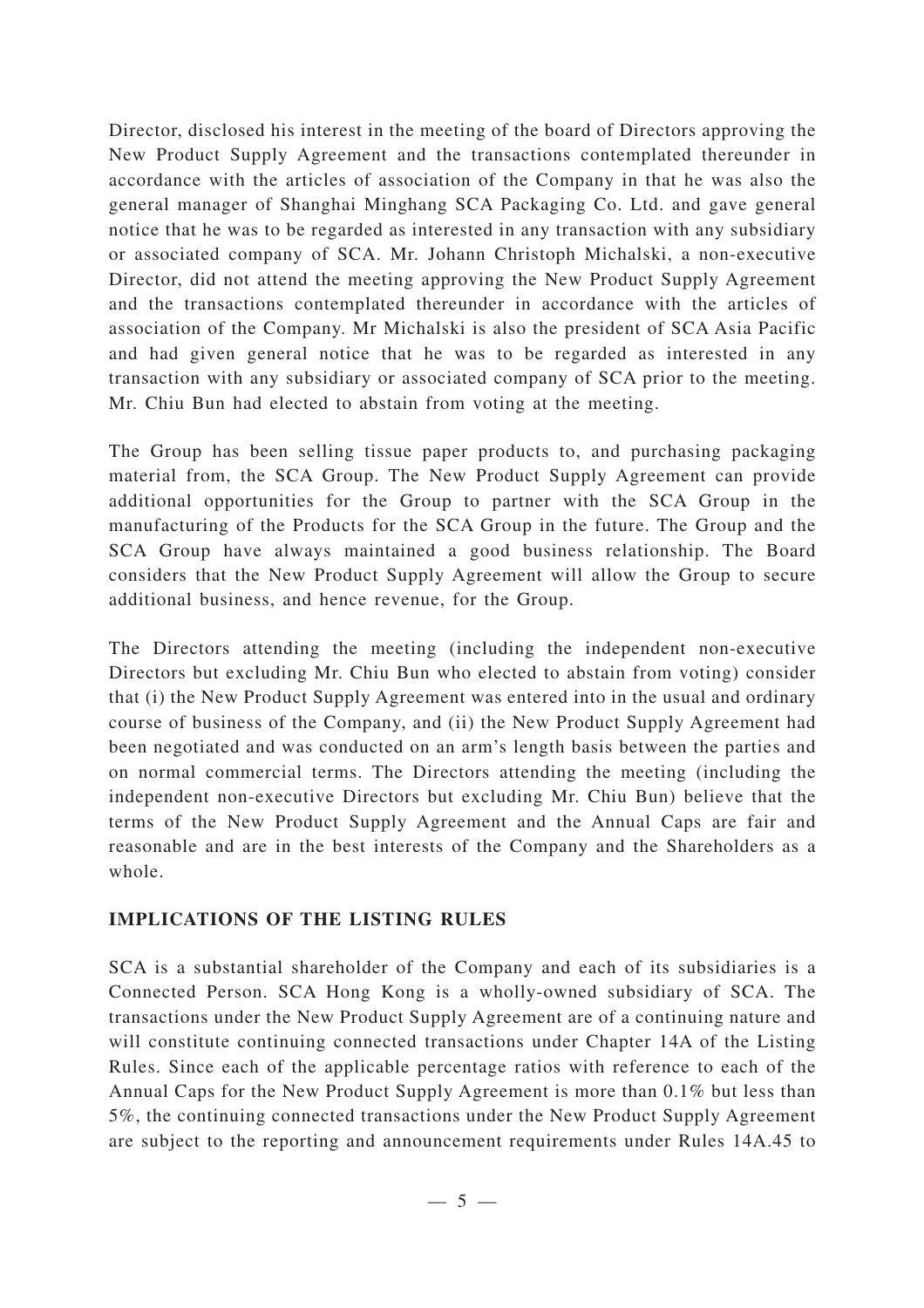14A.47 of the Listing Rules but exempt from the independent Shareholders' approval requirement under Rule 14A.34 of the Listing Rules. Details of the continuing connected transactions under the New Product Supply Agreement will be disclosed in the Company's next published annual reports in compliance with the requirements under the Listing Rules.

## **INFORMATION ON THE COMPANY**

The Group is principally engaged in the manufacturing of tissue paper products in the PRC. The Group's principal products include toilet paper, paper handkerchiefs, facial tissue paper and paper napkins.

#### **DEFINITIONS**

In this announcement, unless the context otherwise requires, the following terms shall have the following meanings:

| "Annual Caps"      | the expected maximum aggregate annual amounts of the<br>transactions under the New Product Supply Agreement<br>for the year ending 31 December 2010, 31 December<br>2011 and 31 December 2012 as set out in the paragraph<br>headed "Annual Caps" in this announcement |
|--------------------|------------------------------------------------------------------------------------------------------------------------------------------------------------------------------------------------------------------------------------------------------------------------|
| "Associates"       | shall have the meaning given to it in the Listing Rules                                                                                                                                                                                                                |
| "Board"            | the board of directors of the Company                                                                                                                                                                                                                                  |
| "Business Day"     | a day (other than a Saturday or Sunday) on which banks<br>are open for business in Hong Kong                                                                                                                                                                           |
| "Company"          | Vinda International Holdings Limited, a company<br>incorporated under the laws of the Cayman Islands with<br>limited liability and the shares of which are listed on the<br>Stock Exchange (stock code: 3331)                                                          |
| "Connected Person" | shall have the meaning given to it in the Listing Rules                                                                                                                                                                                                                |
| "Directors"        | directors of the Company                                                                                                                                                                                                                                               |
| "Group"            | the Company and its subsidiaries                                                                                                                                                                                                                                       |
| "Hong Kong"        | means the Hong Kong Special Administrative Region of<br>the PRC                                                                                                                                                                                                        |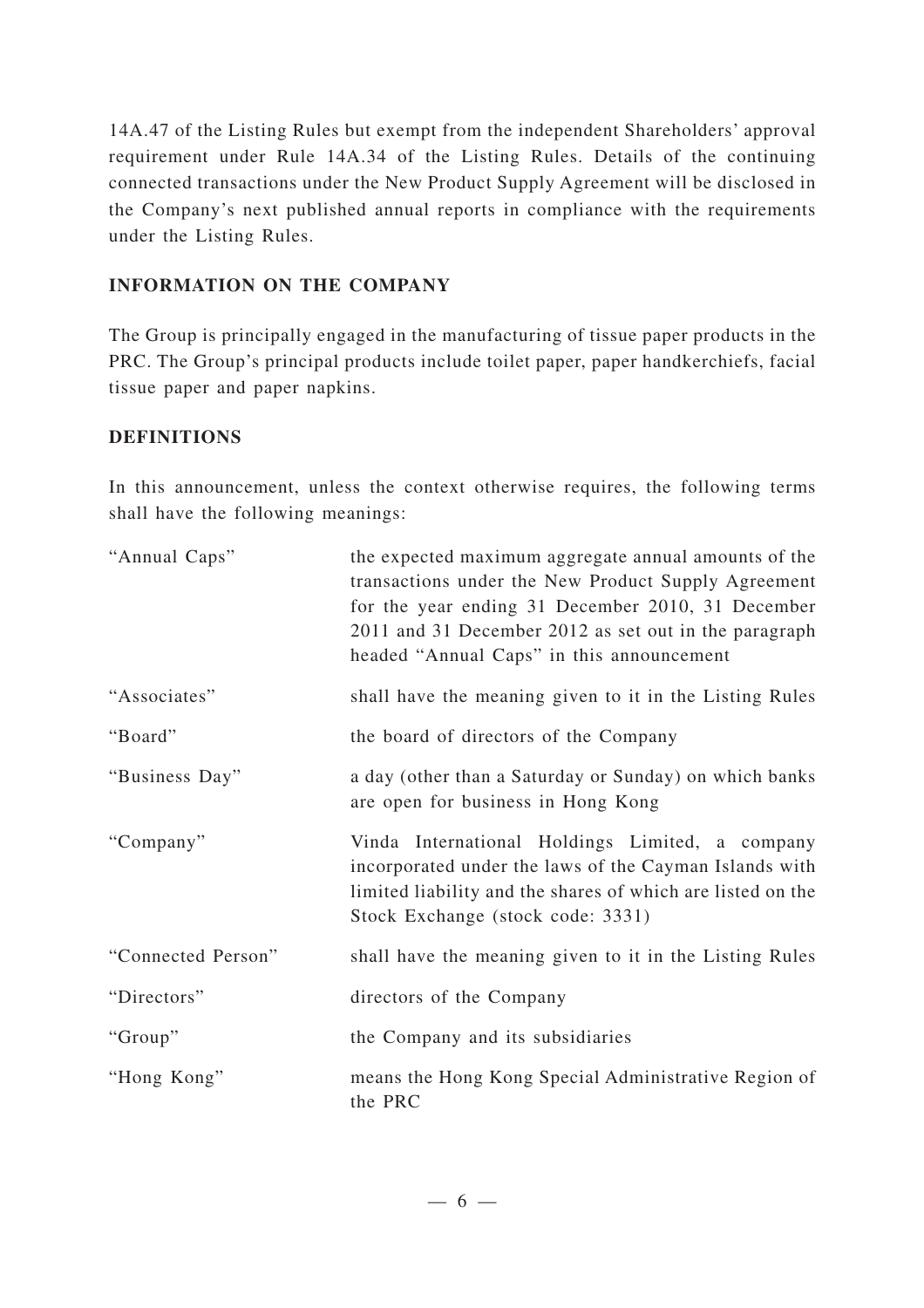| "Independent Third<br>Party(ies)"          | means third party(ies) independent of the Company and<br>the Connected Persons of the Company and is not a<br>Connected Person of the Company                                                                                                                                                                                             |  |
|--------------------------------------------|-------------------------------------------------------------------------------------------------------------------------------------------------------------------------------------------------------------------------------------------------------------------------------------------------------------------------------------------|--|
| "Listing Rules"                            | means the Rules Governing the Listing of Securities on<br>the Stock Exchange                                                                                                                                                                                                                                                              |  |
| "New Product Supply<br>Agreement"          | the product supply agreement entered into between SCA<br>Hong Kong, Vinda Hong Kong and Vinda Guangdong on<br>29 June 2010 for the manufacturing and exporting of the<br>Products by Vinda Hong Kong to SCA Hong Kong (on<br>behalf of itself and its Associates) for an initial term<br>commencing from 29 June 2010 to 31 December 2012 |  |
| "PRC"                                      | the People's Republic of China                                                                                                                                                                                                                                                                                                            |  |
| "Pre-existing Product<br>Supply Agreement" | the product supply agreement entered into between SCA<br>Hong Kong and Vinda Guangdong on 13 November<br>2009                                                                                                                                                                                                                             |  |
| "Products"                                 | the tissue paper handkerchief products under a<br>trademark owned by the SCA Group as specified in the<br>Product Supply Agreement                                                                                                                                                                                                        |  |
| "SCA"                                      | Svenska Cellulosa Aktiebolaget (Swedish Cellulose<br>Incorporated), a substantial shareholder of the Company<br>and a Connected Person                                                                                                                                                                                                    |  |
| "SCA Group"                                | SCA and its subsidiaries                                                                                                                                                                                                                                                                                                                  |  |
| "SCA Hong Kong"                            | SCA<br>Tissue<br>Hong Kong Limited,<br>indirect<br>an<br>wholly-owned subsidiary of SCA                                                                                                                                                                                                                                                   |  |
| "Shares"                                   | ordinary shares of the Company                                                                                                                                                                                                                                                                                                            |  |
| "Shareholders"                             | holders of Shares                                                                                                                                                                                                                                                                                                                         |  |
| "Stock Exchange"                           | The Stock Exchange of Hong Kong Limited                                                                                                                                                                                                                                                                                                   |  |
| "subsidiary"                               | as defined under the Listing Rules                                                                                                                                                                                                                                                                                                        |  |
| "Vinda Hong Kong"                          | Industrial<br>Vinda<br>Limited<br>Paper<br>$(H.K.)$ Co.<br>維達紙業(香港)有限公司, a company established under<br>the laws of Hong Kong and a wholly-owned subsidiary<br>of the Company                                                                                                                                                             |  |